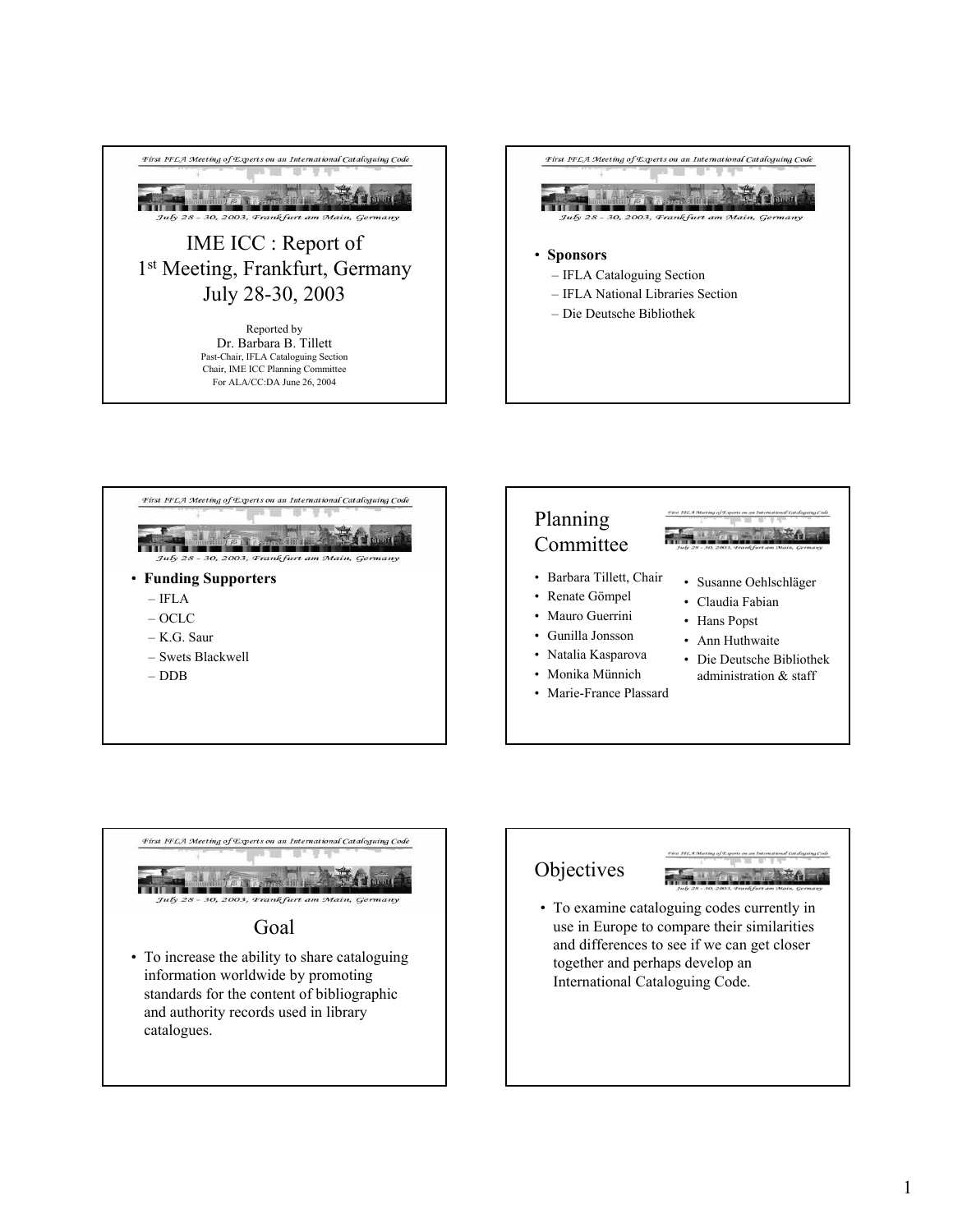### Desired **Outcomes**

- Draft revision or new Statement of Cataloguing Principles for today and the future
- Working Group recommendations for future harmonization of cataloguing codes
	- Basic rules that might form the basis for an International Cataloguing Code

### Agenda

- Paris Principles
- ISBD
- FRBR
- Overview of current cataloguing code rule making bodies
- Virtual International Authority File (VIAF)
- Code comparisons with respect to Paris Principles
	- Personal names
	- Corporate bodies
	- Seriality
	- Uniform titles/GMDs
	- Multipart structures

# Paris Principles

- Scope
- Function
- Structure of the Catalogue
- Kinds of Entry
- Use of Multiple Entries
- Choice of Uniform Heading

- Single Personal Author
- Entry under Corporate Bodies
- Multiple Authorship
- Works Entered under Title, Uniform Headings for Works, etc.
- Entry Word for
	- Personal Names

### Cataloguing Codes used in Europe • AACR2 (Anglo-

- American)
- AAKP (Czech)
- AFNOR (French)
- BAV (Vatican)
- KBARSM (Lithuanian)
- KBSDB (Danish)
- KSB (Swedish)
- MSZ (Hungarian)

- PPIAK (Croatian)
	- PPIAK (Macedonian)
	- PPIAK (Slovenia)
- RAK (German)
- RAKK (Bulgarian)
- RC (Spanish)
- RCR (Russian)
- RICA (Italian)
- RT (Dutch)
- SL (Finnish)

# Agenda

- Paris Principles
- ISBD
- FRBR
- Overview of current cataloguing code rule making bodies
- Virtual International Authority File (VIAF)

- Code comparisons with respect to Paris Principles
	- Personal names
	- Corporate bodies
	- Seriality
	- Uniform titles/GMDs
	- Multipart structures



– Leader: Ann Huthwaite, chair Joint Steering Committee for Revision of AACR2

- 
- 
-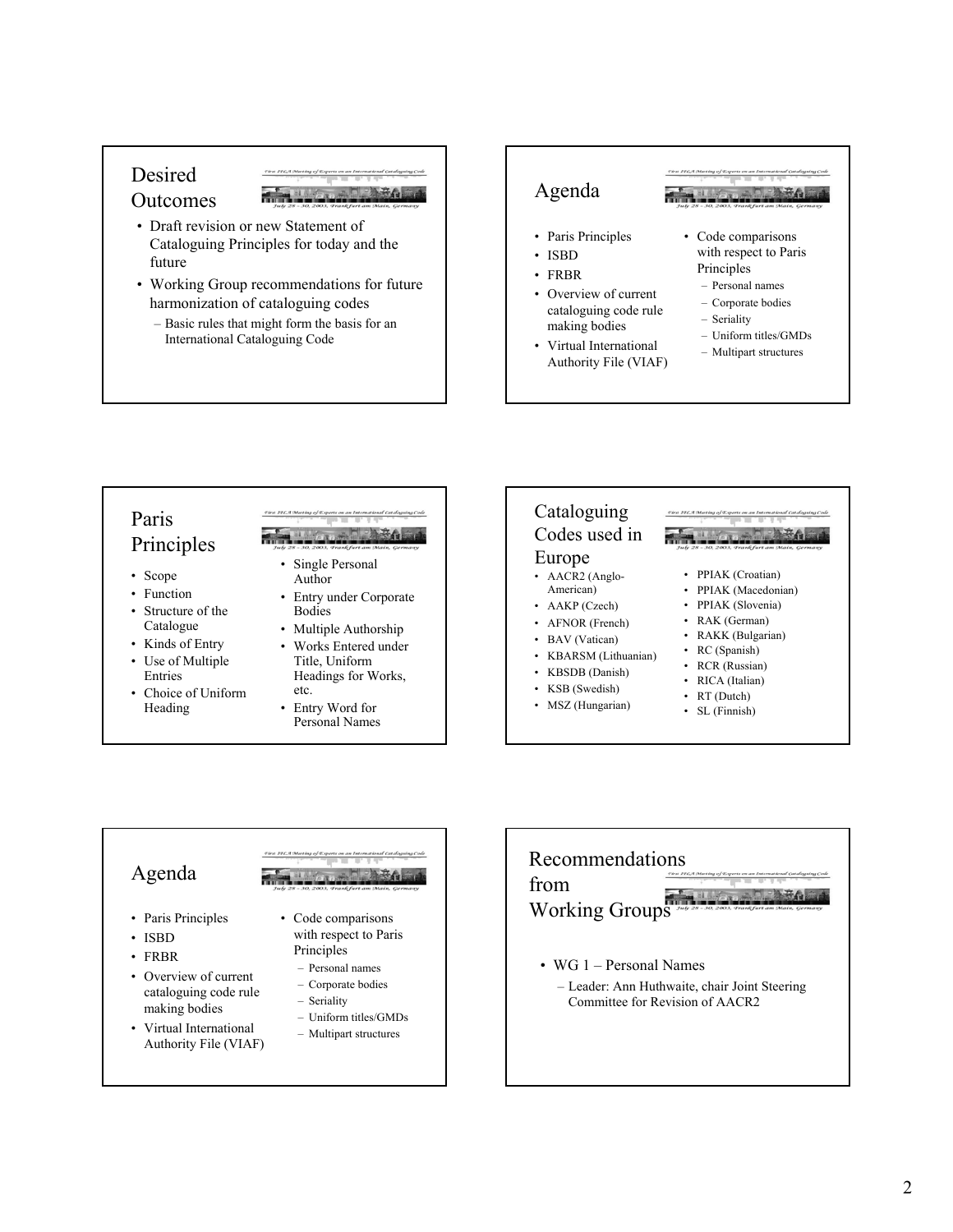# W<sub>G</sub> 1 Personal Names • Code comparisons:

- Concept of an "authorized heading" is common among all codes
- Choice of name a lot of similarity, except regarding "bibliographic identity" so pseudonyms are also an area where codes differ
- Structure of headings similarity on entry element but codes vary more on rules for additions to names



- names versus value to users for differentiating names of persons – Parallel headings (authorized headings
- according to different cataloguing code, different script, or to suit the user community) and VIAF possibilities

## WG 1 Personal Names • Discussion, continued – Recommend following original script whenever possible

• Choice and form of names – no specific recommendations but desire to have standard transliteration schemes.



person's "citizenship" and when not determinable, then by agreed usage in the country in which the person generally resides (still very controversial)



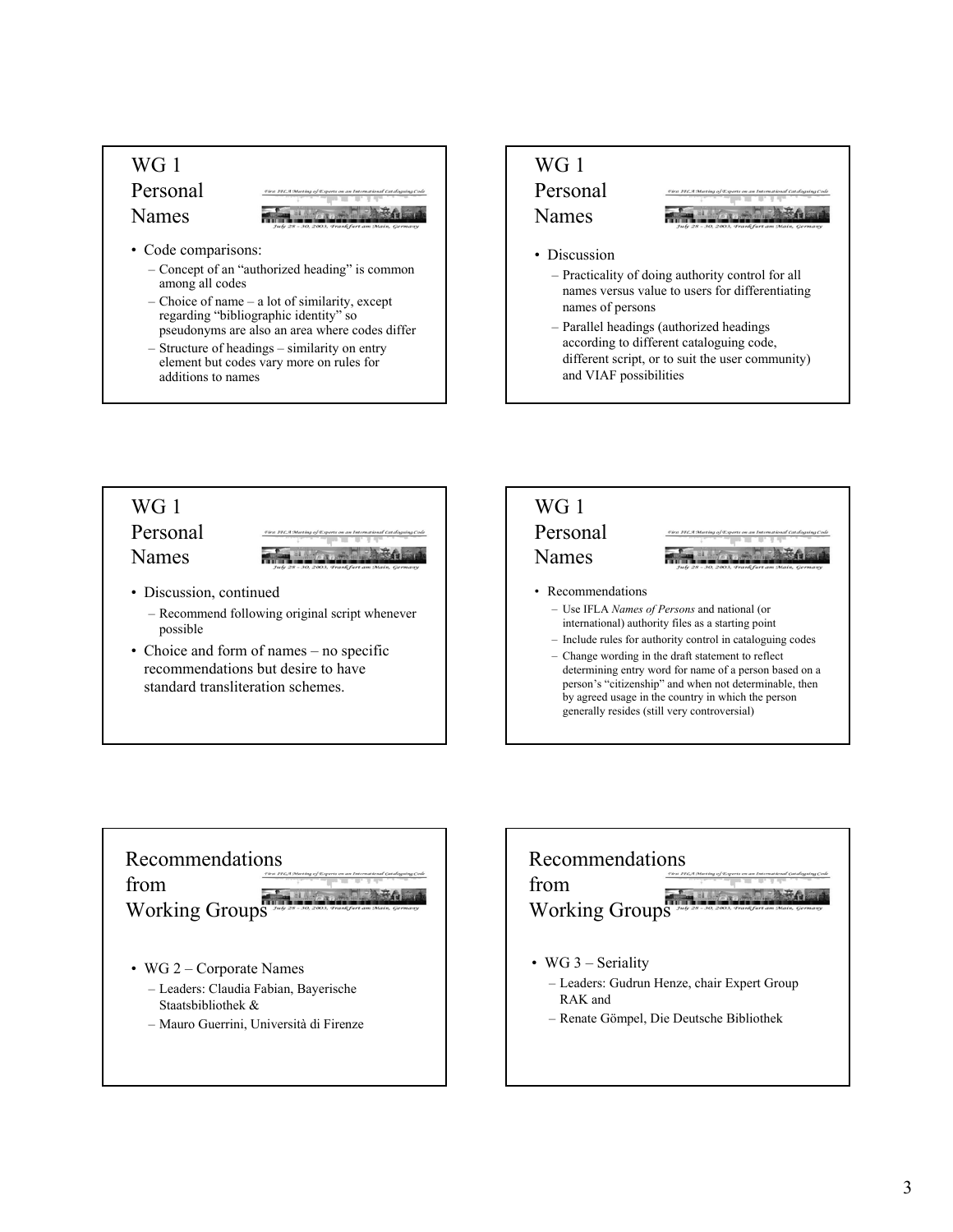# Recommendations from Working Groups

- WG 4 Multipart Structures
	- Leader: Gunilla Jonsson, National Library of Sweden

# Recommendations from Working Groups

- WG 5 Uniform Titles/GMD
	- Leaders: Monika Münnich, Univ. Heidelberg
	- And
	- Hans Popst, Bayerische Beamtenfachhochschule

### DRAFT Statement of International Cataloguing Principles

(December 19, 2003)

- Introduction
- 1. Scope:
	- current library catalogues
	- a consistent approach to descriptive and subject cataloguing of bibliographic resources of all kinds and to controlled and uncontrolled access points
	- could be applied to bibliographies and data files created in other information communities (modified if appropriate)

# DRAFT Statement of International Cataloguing Principles

(December 19, 2003)

- 1. Scope continued:
	- Highest principle the convenience of the users of the catalogue
- 2. Entities, Attributes, Relationships • (FRBR and FRANAR)
- 3. Functions of the Catalogue
- 4. Bibliographic description (ISBDs)

# DRAFT Statement of International Cataloguing Principles

(December 19, 2003)

- 5. Access Points
	- Uncontrolled and controlled
	- Suited to catalogue users
- 6. Authority Records
	- To control forms of names
- 7. Foundations for Search Capabilities